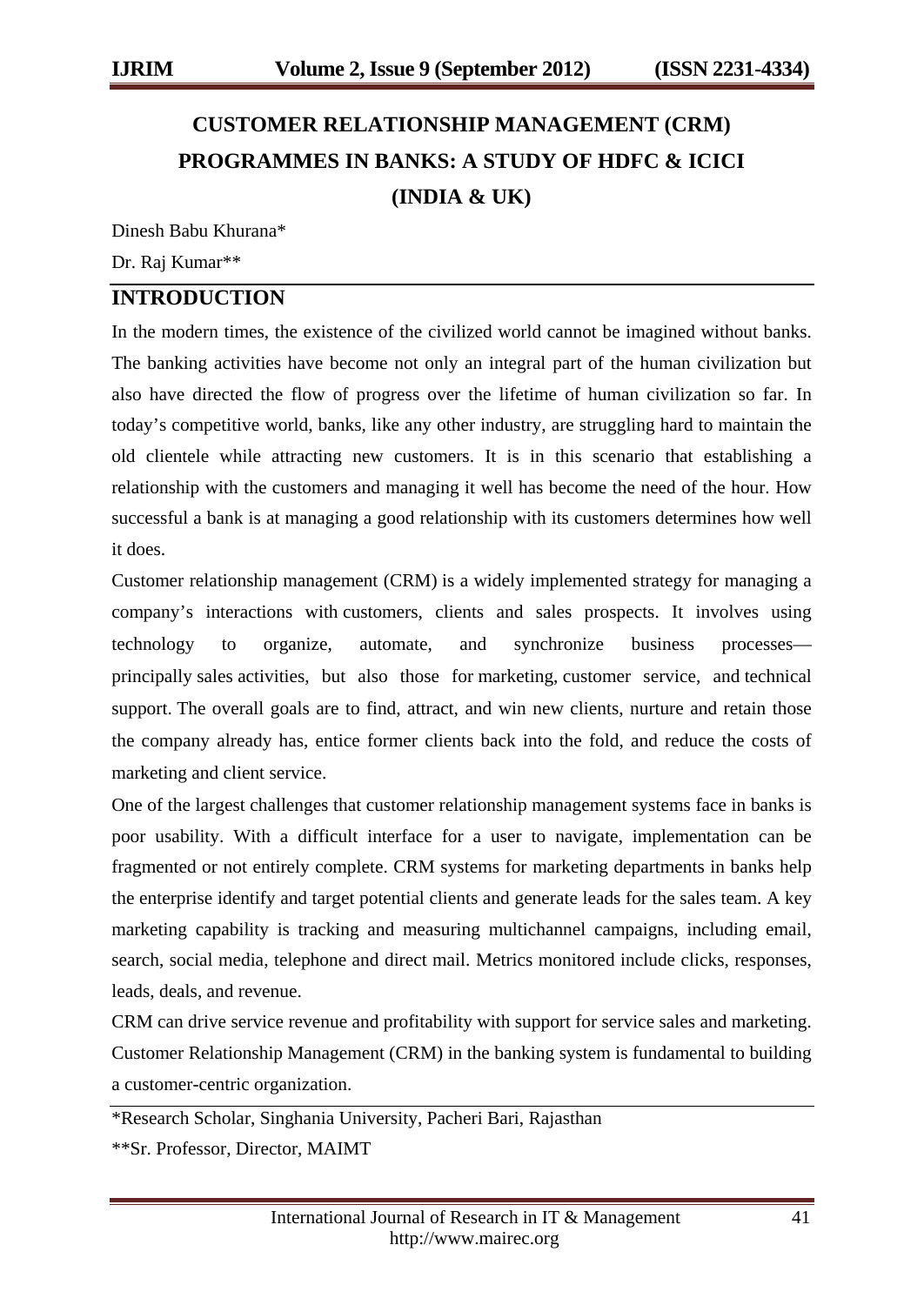#### **LITERATURE REVIEW**

Customer Relationship Management (CRM) isno longer a new term but a reality for many organizations (International Journal of Business and Emerging Markets 2009 - Vol. 1, No.3 pp. 282 - 295). The long-term business relationships provide many potential benefits for banks and clients. It is generally less costly for any service firm (bank) to maintain and develop an existing client relationship (Berry 1983). Berry (1995) stresses that attracting new customers should be viewed only as an intermediate step in the marketing process. Developing close relationships with these customers and turning them into loyal ones are equal aspects of marketing. Thus he proposed relationship marketing as attracting, maintaining and in multi service organizations- enhancing customer relationships.

According to Hollander (1985) & Czepiel (1990), interaction has got a very prime place in banking. Shani and Chalasani (1992) define relationship marketing as an integrated effort to identify, maintain and build up a network with individual customers and to continuously strengthen the network for the mutual benefit of both sides through interactive, individualized and value added contacts over a long period. Narrow functionally based traditional marketing is being replaced by CRM.

Profitability in the case of CRM is determined in the light of the lifetime value of the customer to the organisation, taking account the income and expenses associated with each customer and their respective transactions over time (Gordon, 1998).

Oliver (1999) defined customer loyalty as a deeply held commitment to re-buy or repatronize a preferred product or service in the future despite situation influence and marketing efforts having the potential to cause switching behaviour. Thus, loyalty has both an attitudinal and behavioural dimension (Day, 1969; Dick and Basu, 1994).

The implementation of a CRM strategy as proposed by Peppers, Rogers & Dorf (1999) comprises four steps, namely the identification of customers, the differentiation of service, interaction with customers and the differentiation among customers.

Brown (2000) recommends that CRM systems involve features like e-mail, online purchase and creating database of information relating to the customer profile in order to provide customized services.

Hence, characteristics of the employees like their amiability, skills, knowledge, conviviality and sensitivity serve as the basis for creating a positive opinion about the services provided by the employees of the organization (Bergeron, 2000). Massey et al (2000) believed that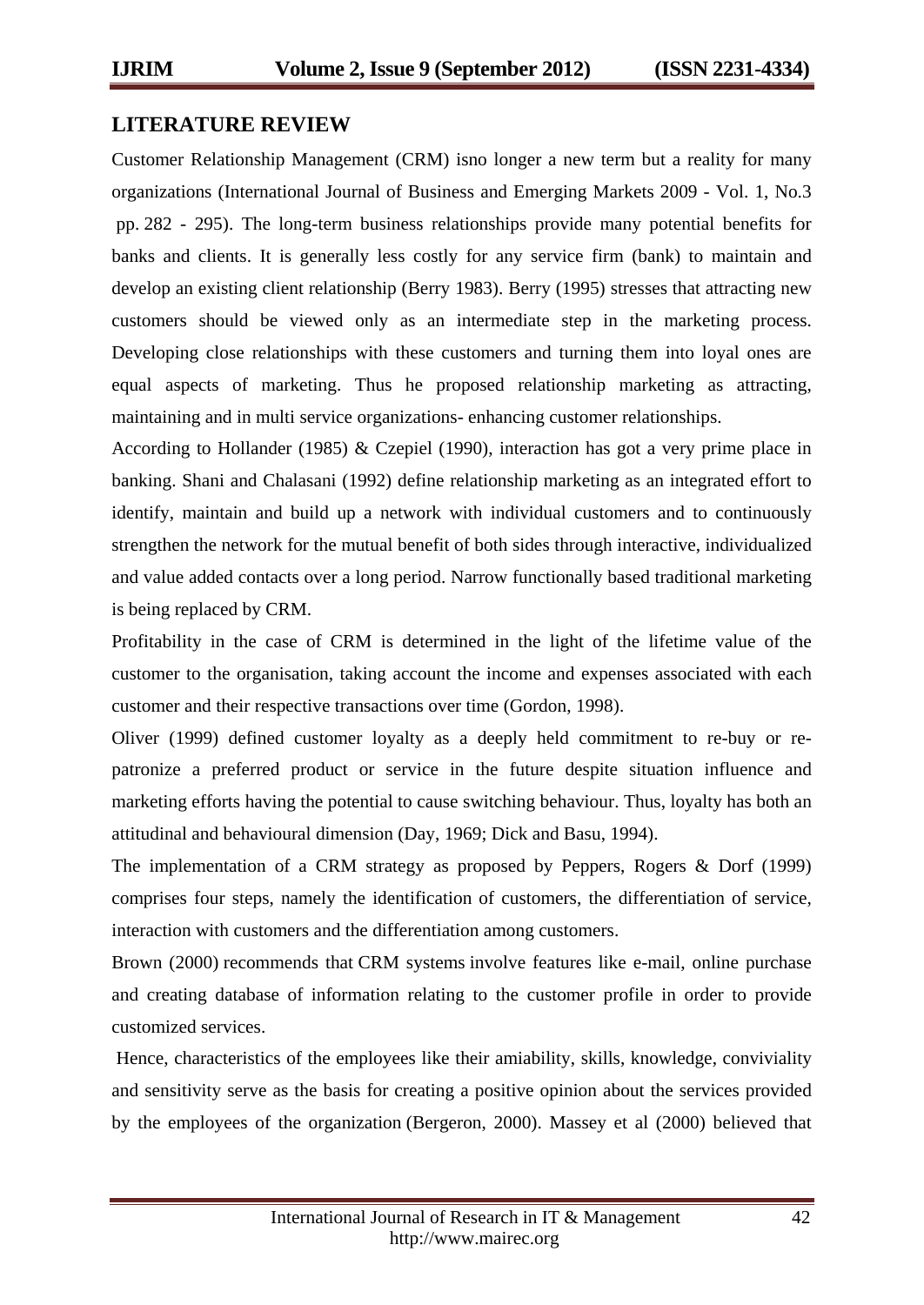CRM is about attracting, developing, maintaining and retaining profitable customers over a period of time.

Chaudhry A (2009) suggests that to be successful with CRM, financial and banking organizations must define and develop a business strategy as well as a supporting infrastructure for that strategy.

#### **CRM IN HDFC & ICICI BANK (IN INDIA & UK)**

HDFC bank uses CRM technology when interacting with the customers. They are as follows; Call centre Automation, Data warehousing, Email Management, Field Service Automation, Marketing Automation and by using CRM technology, HDFC can provide customers more knowledge about the bank and also get more customers. The Group's business organization includes three business areas: Retail Banking, Corporate and Institutional Banking, and Asset Management & Life. Each business area is responsible for financial results, customer relations, distribution, products and business development & support. With a view to enhancing the service quality, HDFC bank adopted a tailor made CRM initiative called the CRMnext in 2008. This programme called for a single 360 degree customer view by integrating data warehousing with other core banking applications. Since then, HDFC has witnessed a massive jump of 113% in customer base to over 25 million from 2008 to November 2012. Productivity has also enhanced as a result of product specific workflows for end-to-end tracking of fulfillment processes. This has resulted in a consolidation and streamlining of processes across functions and products.

By an intelligent segmentation of customers, the bank has been able to achieve a high level of cross-selling and up-selling capabilities at various customer touchpoints. The bank has also empowered its customer service and sales teams with automated cross-selling and up-selling opportunities. The assets business of HDFC bank has grown by 100% over 2008 levels. There has been a significant increase in leads generated from 1,50,000 per month in March 2008 to 3,50,000 per month in Nov. 2012. 8-9 million personalized offers per month are generated through CRMnext. There has been a 32% increase in lead conversion during this period. Quality of documentation has improved from 60% FTR (First Time Right) to 97% FTR. The bank's loyalty index rose from 38 in 2007 to 62 in 2010 (benchmarked at 54 for the industry). The number of customer complaints reduced from 36 per 10k customers in 2007- 2008 to 5 per 10k customers in Nov. 2012. The service quality rating of the bank improved from 65% in 2007-2008 to 97% in 2011-2012. To cap these achievements, HDFC was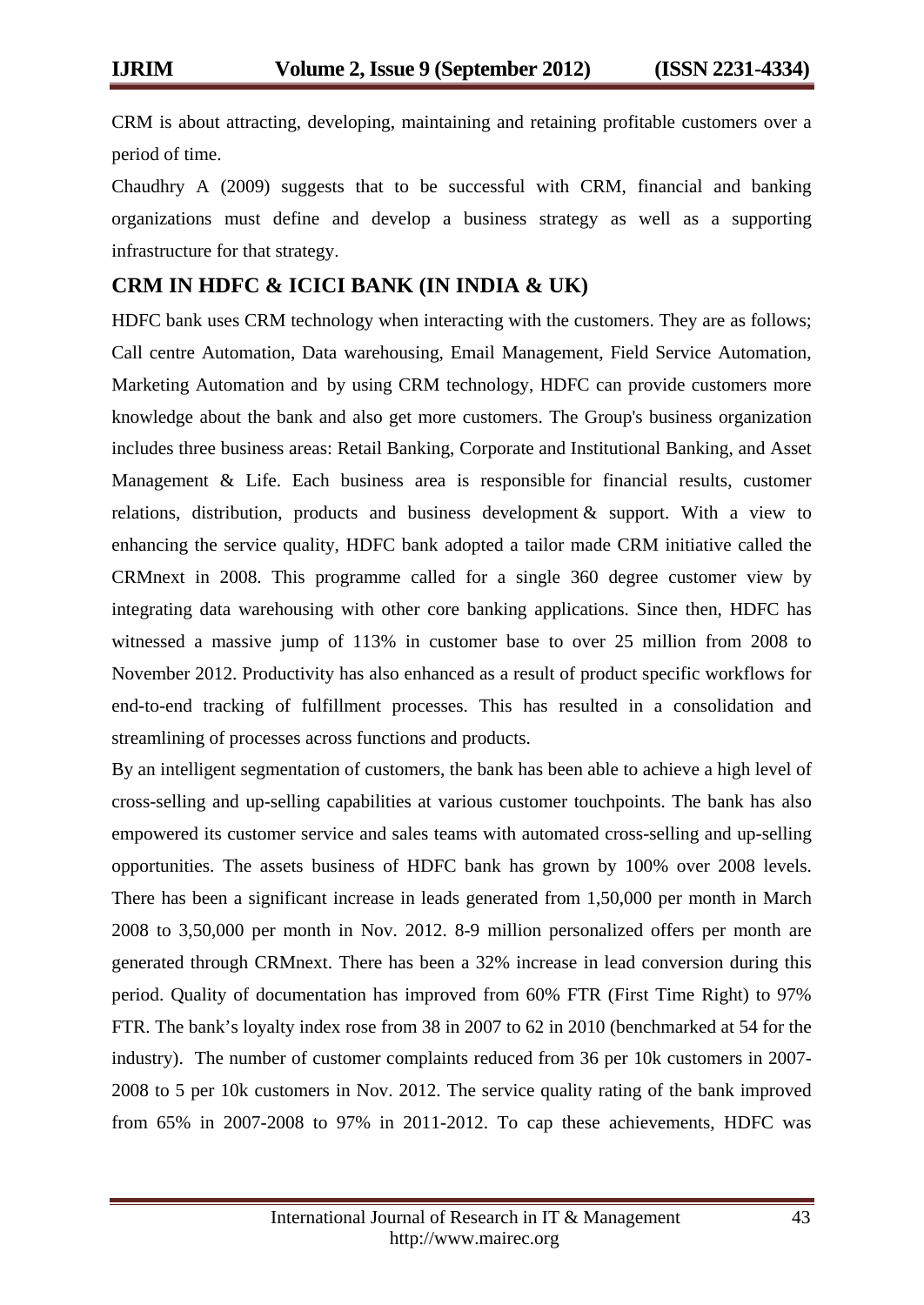awarded the IBA Banking Technology Award in 2010 for steps undertaken to strengthen relationships with its customers in the areas of retail and corporate banking.

Also, in Nov 2012, HDFC bank won the 2012 Celent Model Bank Award for CRMnext implementation for delivering excellent customer service experience across channels like branch, phone banking, call centres etc.

ICICI bank is using different type of computer applications at different levels, like front-end applications that the employees at bank uses while interacting with the customer. The higher management uses analytical applications that while forming the strategies. And finally, the databases are used to store customer information for future use.

ICICI's organizational structure is a combination of centralized and somewhat decentralized, while making the strategy the head office is independent, but it leaves some soft corner for the branches so that they can accommodate their local customers according to their circumstances.

On the other hand, HDFC try to remove the financial barriers facing their customers. They help them meet their goals and realize their plans. When customers meet their goals, simultaneously HDFC meet theirs.

## **RESEARCH METHODOLOGY**

This research study is based on primary data collected from 260 respondents from ICICI bank in India, 200 respondents from ICICI bank in UK,220 respondents from HDFC bank in India and 264 respondents from HDFC bank in the UK. The primary data has been collected by administering a questionnaire consisting of 44 questions, out of which 41 are close ended questions. The questions pertaining to CRM items have been designed using the five point Likert scale. 7 questions have been used to create the demographic profile of customers, 3 questions pertain to the particular bank services used by the customer; and 33 questions to gauge the perception about customer relationship management programme of the bank and the customer's loyalty towards the bank.

## **HYPOTHESIS**

1. **Null Hypothesis H0:** There is no significant impact of Establishing Customer Care Support on Customer Loyalty (Reinforcement).

**Alternate Hypothesis H1:** There is significant impact of Establishing Customer Care Support on Customer Loyalty (Reinforcement).

2. **Null Hypothesis H0:** There is no significant impact of Providing Timely Information on Customer Loyalty (Reinforcement).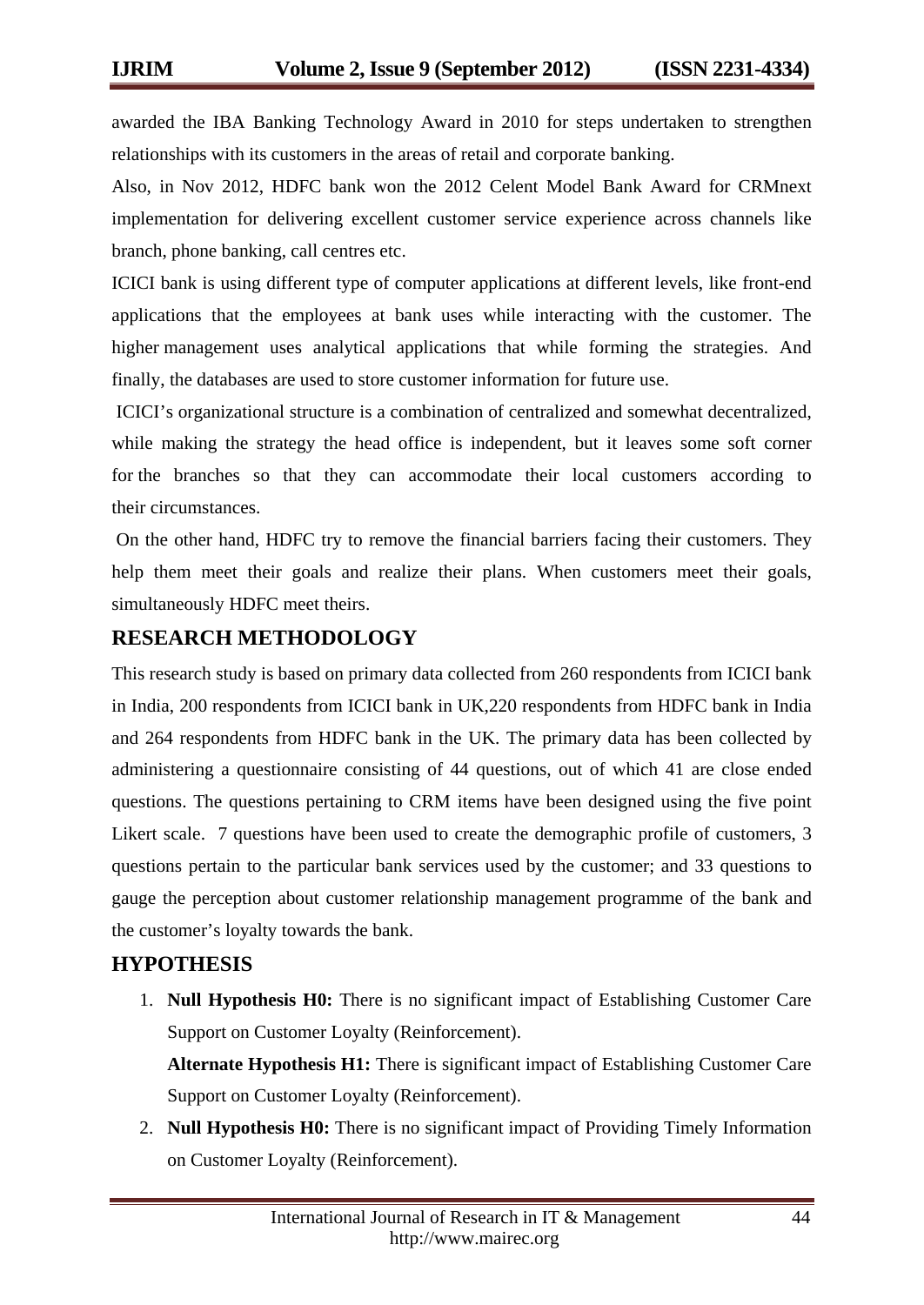**Alternate Hypothesis H1:** There is significant impact of Providing Timely Information on Customer Loyalty (Reinforcement).

3. **Null Hypothesis H0:** There is no significant impact of Issuing Credit & Debit cum ATM card on Customer Loyalty (Reinforcement).

**Alternate Hypothesis H1:** There is significant impact of Issuing Credit & Debit cum ATM card on Customer Loyalty (Reinforcement).

4. **Null Hypothesis H0:** There is no significant impact of Creating awareness regarding online & e-banking on Customer Loyalty (Reinforcement).

**Alternate Hypothesis H1:** There is significant impact of Creating awareness regarding online & e-banking on Customer Loyalty (Reinforcement).

5. **Null Hypothesis H0:** There is no significant impact of Message Alert on Customer Loyalty (Reinforcement).

**Alternate Hypothesis H1:** There is significant impact of Message Alert on Customer Loyalty (Reinforcement).

6. **Null Hypothesis H0:** There is no significant impact of Personal Assistance to customer on Customer Loyalty (Reinforcement).

**Alternate Hypothesis H1:** There is significant impact of Personal Assistance to customer on Customer Loyalty (Reinforcement).

7. **Null Hypothesis H0:** There is no significant impact of Timely problem solving on Customer Loyalty (Reinforcement).

**Alternate Hypothesis H1:** There is significant impact of Timely problem solving on Customer Loyalty (Reinforcement).

8. **Null Hypothesis H0:** There is no significant impact of Adopting fair business practice (CRM Practices) on Customer Loyalty (Reinforcement).

**Alternate Hypothesis H1:** There is significant impact of Adopting fair business practice (CRM Practices) on Customer Loyalty (Reinforcement).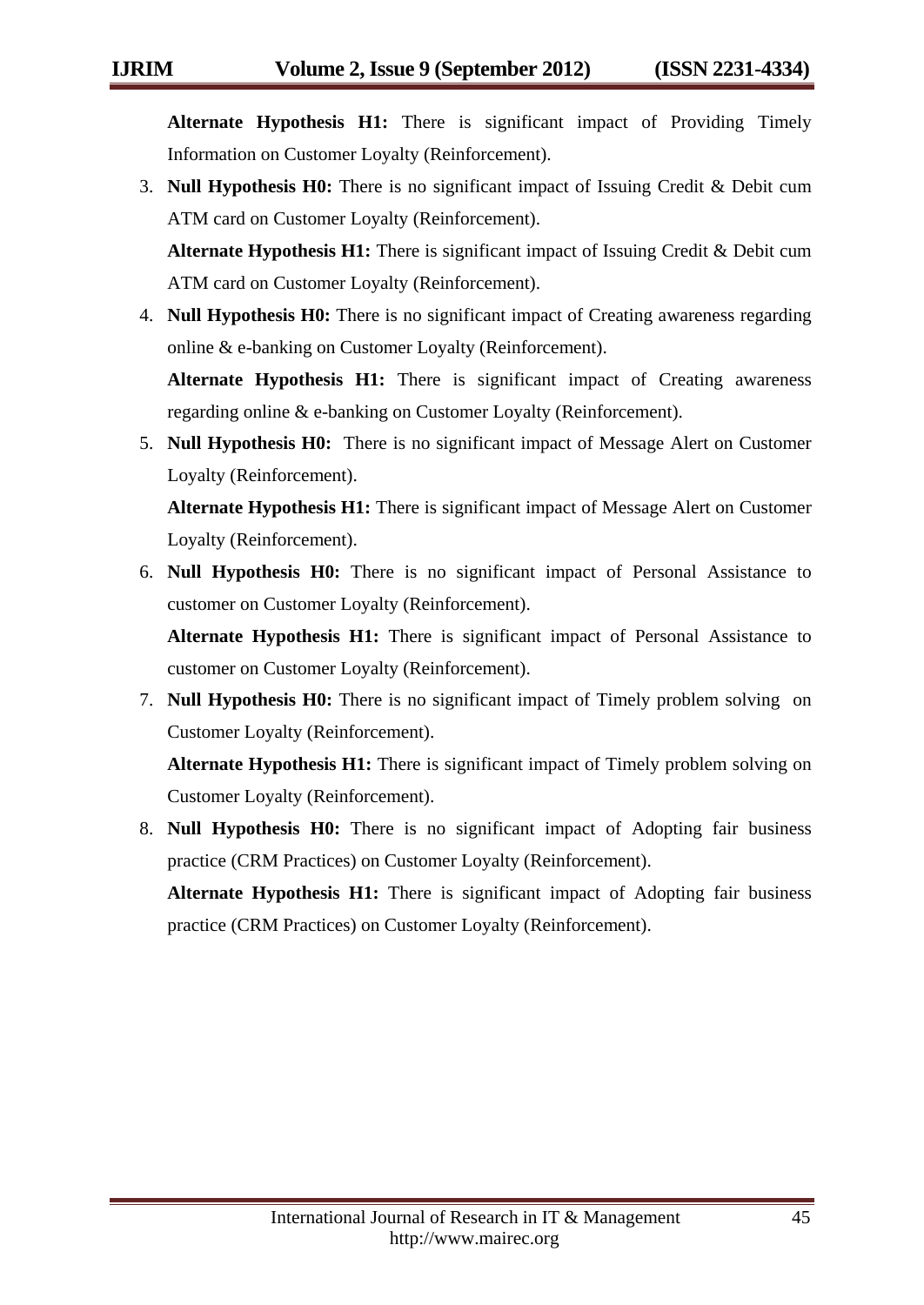## **STATISTICAL ANALYSIS**

#### **Chi-squared Test**

Table1.1: Results of Chi-squared test

| Test plaustics |                  |                   |                                           |      |                                         |                                                |                                     |                     |
|----------------|------------------|-------------------|-------------------------------------------|------|-----------------------------------------|------------------------------------------------|-------------------------------------|---------------------|
|                | Personal<br>Ass. | E.C.C.<br>Support | Fair B.<br>Prac                           | Solv | Card                                    | Problem   Cr. Dr. Online_E Timely_<br>-banking | Info                                | Messag<br>eAlert    |
| Chi-Square     | $13.854^{\rm a}$ |                   | 212.712 <sup>a</sup> 223.654 <sup>a</sup> |      | $213.72^{\text{a}}$ 328.44 <sup>a</sup> |                                                | $12.84^{\circ}$ 203.54 <sup>a</sup> | $14.954^{\text{a}}$ |
| Df             |                  |                   |                                           |      | $\overline{3}$                          |                                                |                                     | $\overline{3}$      |
| Asymp. Sig.    |                  |                   |                                           |      |                                         |                                                |                                     |                     |
|                | .000             | .003              | .002                                      | .000 | .000                                    | .000                                           | .000                                | .000                |

**Test Statistics**

a. 0 cells (.0%) have expected frequencies less than 5.

The chi-square tool is applied by the researcher to check the acceptance or rejection of variable. This table reveals that since the value of independent variables i.e. Personal Ass. (Personal assistant provided), E.C.C.Suport, Cr.Dr. Card, Online & E-banking, Message Alert, Timely Info, Problem Solving, Fair B. Practice have asymp. Side value .000, .003, .000, .000, .000, .000, .000 and .002 respectively, which is less than the critical value .05, hence the null hypothesis is accepted, which implies that there is no significant relationship between Personal assistant provided, Establishing Customer Support, providing credit & debit card, online & e-banking facility, message alert, giving timely information, timely problem solving and practicing fair business practices and Customer Loyalty (Reinforcement).

#### **Factor analysis**

Factor analysis is one of the tools used when the research has many variables so in order to get to know about the important variable we do the factor analysis. **Factor analysis** is a statistical method used to describe variability among observed, correlated variables in terms of a potentially lower number of unobserved variables called **factors**.

The researcher has conducted Factor Analysis on the data in this research with the following results and interpretations: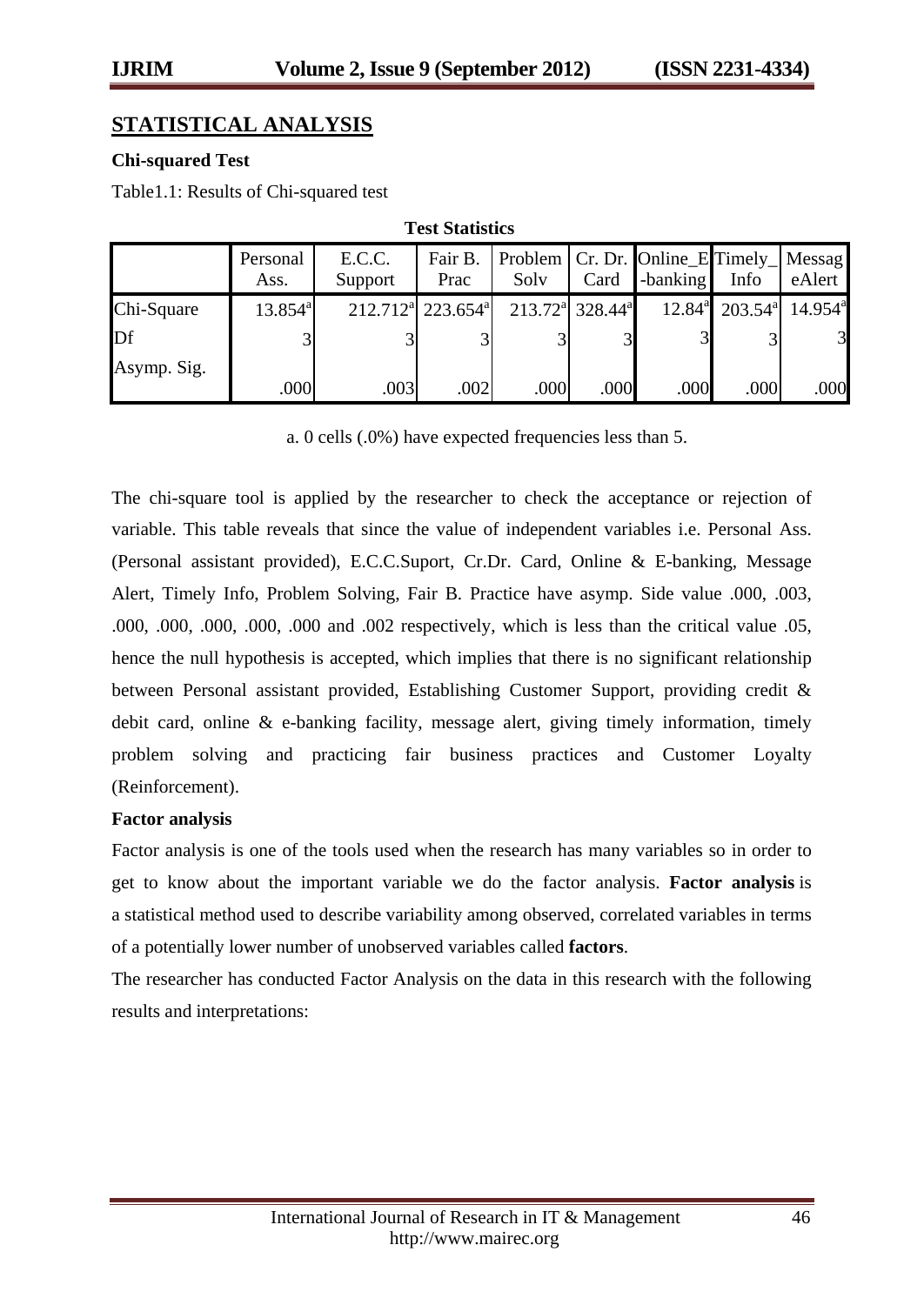## **Factor Analysis:-**

| <b>KMO and Bartlett's Test</b> |                                        |         |  |  |
|--------------------------------|----------------------------------------|---------|--|--|
| Adequacy.                      | Kaiser-Meyer-Olkin Measure of Sampling | .640    |  |  |
| Bartlett's Test of             | Approx. Chi-Square                     | 5.364E3 |  |  |
| Sphericity                     | Df                                     | 45      |  |  |
|                                | Sig.                                   |         |  |  |

#### **Component Matrix<sup>a</sup>**

|                    | Component |         |         |  |
|--------------------|-----------|---------|---------|--|
|                    |           | 2       | 3       |  |
| Pers.Asst.         | .943      |         |         |  |
| Info               | .919      |         |         |  |
| TimelyTransac.     | .896      |         |         |  |
| MobileEBank.       | .895      | $-.300$ |         |  |
| CallCentre         | .755      | .337    | $-.501$ |  |
| <b>StaffPolite</b> | .726      |         | .571    |  |
| FairB.Prac.        | .678      | $-.612$ |         |  |
| Cr.Dr. Cards       | $-.610$   | $-.422$ | .301    |  |
|                    |           | .915    |         |  |
| Message Alert      | $-.525$   | .463    | .633    |  |

#### *Interpretation:-*

- $\triangleright$  This KMO and Bartlett's is signifying the value i.e. 0.640 which is greater than the value 0.5. Hence the value is signifying that data collected is highly significant.
- $\triangleright$  This is the matrix showing four very important factors and their values in each column. Highest value is selected from each column which shows the importance of most important variables which are impacting more on the post purchase evaluation and will be most influencing factors.
- $\triangleright$  The graph is showing there are 4 important factors having more than 1 eigen values which is stating that these are the most important variables.
- $\triangleright$  Those three important variables are provision of personal assistant, availablity of information about products, timely completion of transactions and provision of mobile and e-banking.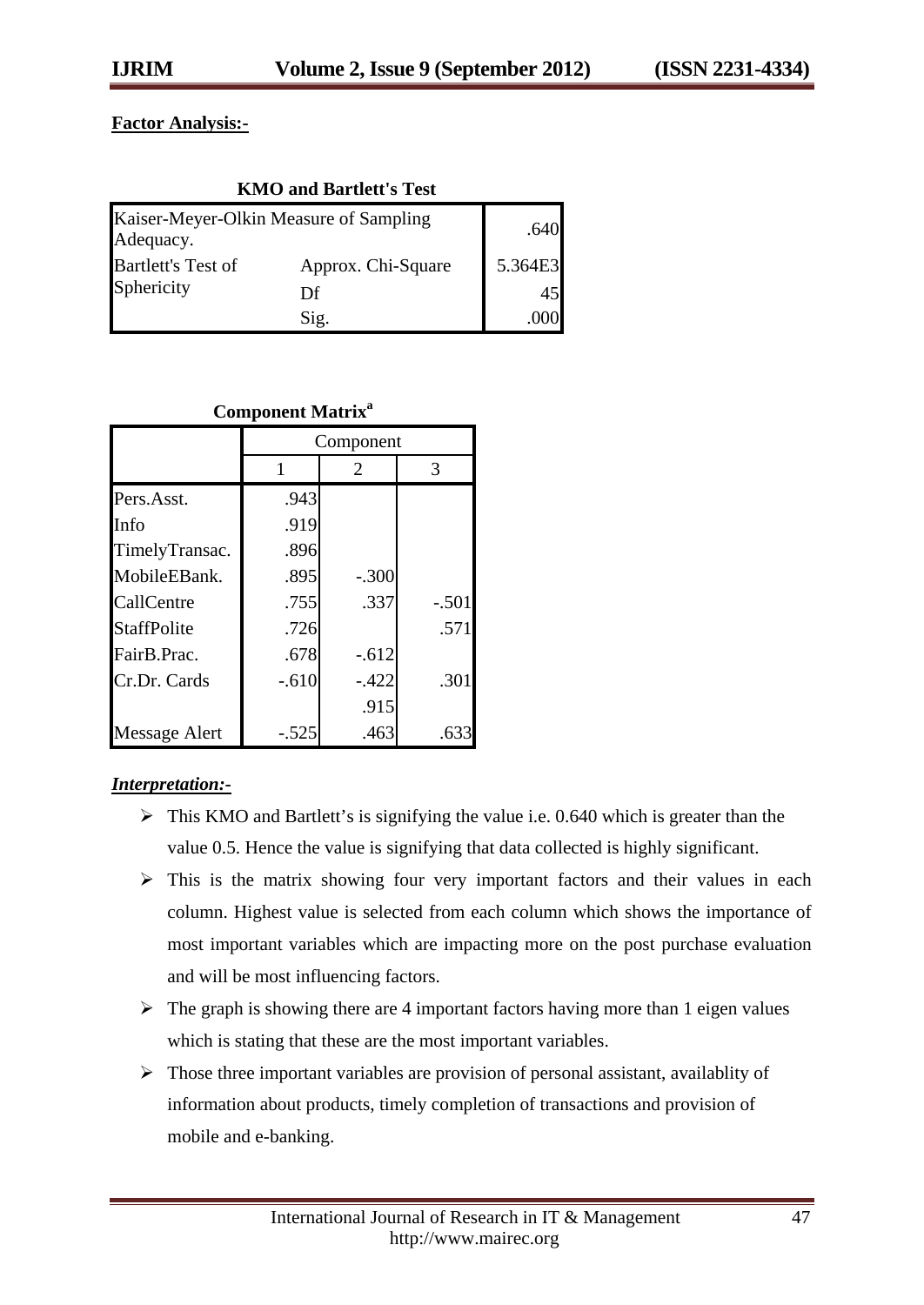**Cronbach's**  $\alpha$  (alpha) is a coefficient of reliability. The value of alpha is interpreted as

follows:

In this research work, the Cronbach's alpha reveals the following result:

#### **Reliability Statistics**

|                     | Cronbach's<br>Alpha Based<br>on |            |
|---------------------|---------------------------------|------------|
| Cronbach's<br>Alpha | Standardized<br>Items           | N<br>Items |
|                     |                                 |            |

Table 6.39: Value of Cronbach's alpha

Interpretation: As the cronbach's alpha is more than 0.8, hence the data in this research is reliable.

**Regression analysis** performed through SPSS revealed the following in this research work:

Table 1.2: Regression analysis

#### **Model Summaryb**

| Model R                 |                 | R Square Square | Adjusted | RStd. Error of<br>the Estimate |
|-------------------------|-----------------|-----------------|----------|--------------------------------|
| $\overline{\mathbb{1}}$ | $1.383^{\rm a}$ | .641            | .050     | 1.394                          |

a. Predictors: (Constant), Fair B. Practice, Online & Ebanking, Cr. Dr. Card, E.C.C.Suport, Timely Info, Problem Solving, Personal Ass., Message Alert

b. Dependent Variable: Customer Loyalty

#### **Interpretation:**

The value of R Square  $(2)$  is .647 which is indicating that PersonalAssistant, ProblemSolving, FairBusinessPracrice, OnlineBanking 64.7% impact on the Customer Loyalty, which implies the dependent variable is very much influenced by the independent variables.

## **RESULTS & CONCLUSIONS**

• The extensive analysis of data collected from the ICICI and HDFC banks has revealed that the independent variables in the study, namely the various CRM practices, such as providing a personal assistant, timely and reliable complaint handling, empathetic bank employees, timely and understandable information regarding the bank's products and services, provisions of adequate number of branches, facilities of online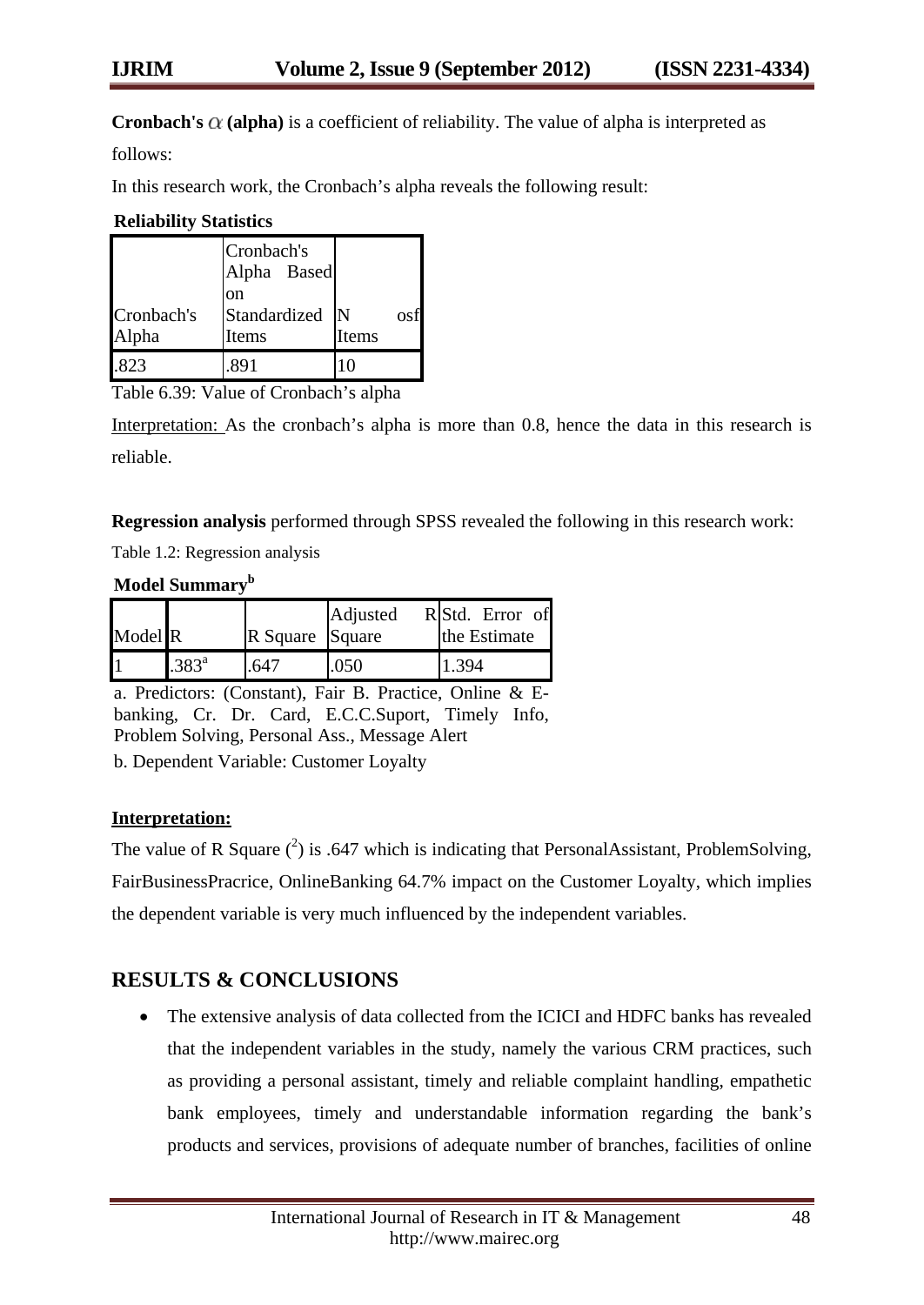and mobile banking, efficient and fair business practices, all influence the dependent variable, i.e. customer loyalty.

- The customer loyalty can be measured in terms of customer retention, customer spreading word of mouth publicity about the bank, customer willing to buy other products and services from the bank and staying with the bank despite increase in service charges. All these constitute and strengthen customer reinforcement, i.e. choosing the bank amongst other competitors.
- Commendable CRM practices by various banks include provision of personal banking assistants, mobile and e-banking services, prompt and timely completion of baking transactions, helpful and understandable written information about bank's products and services, personalised services and a choice of channels through which the customer can access the banking services.
- The unique CRM practices adopted by HDFC bank in India and the UK through the implementation of CRMnext have not only won them laurels from the industry but also increased their customer base, lead generation and lead conversion rates significantly.
- The ICICI bank in India as well as UK is recognized by the consumer as having good CRM practices, but should extend these into the rural banking in India as well in order to further cement the relationship with the majority Indian customers who could bring sound business growth to the bank.
- Customers are not only demanding the best interest rates and security in their banking transactions, but also expect their banks to display personalised service with an aim at establishing a trustworthy relationship with their banks.
- Good CRM implementation is possible through adequate training and empowerment of the bank staff, as shown by ICICI and HDFC in India and UK.
- In developed countries like the UK, customers are much more demanding and aware of their consumer rights and hence the level of customer services also matches their expectations.
- In developing countries like India, the level of customer services are satisfactory, but need further implementation and penetration from the niche to other segments of the market.